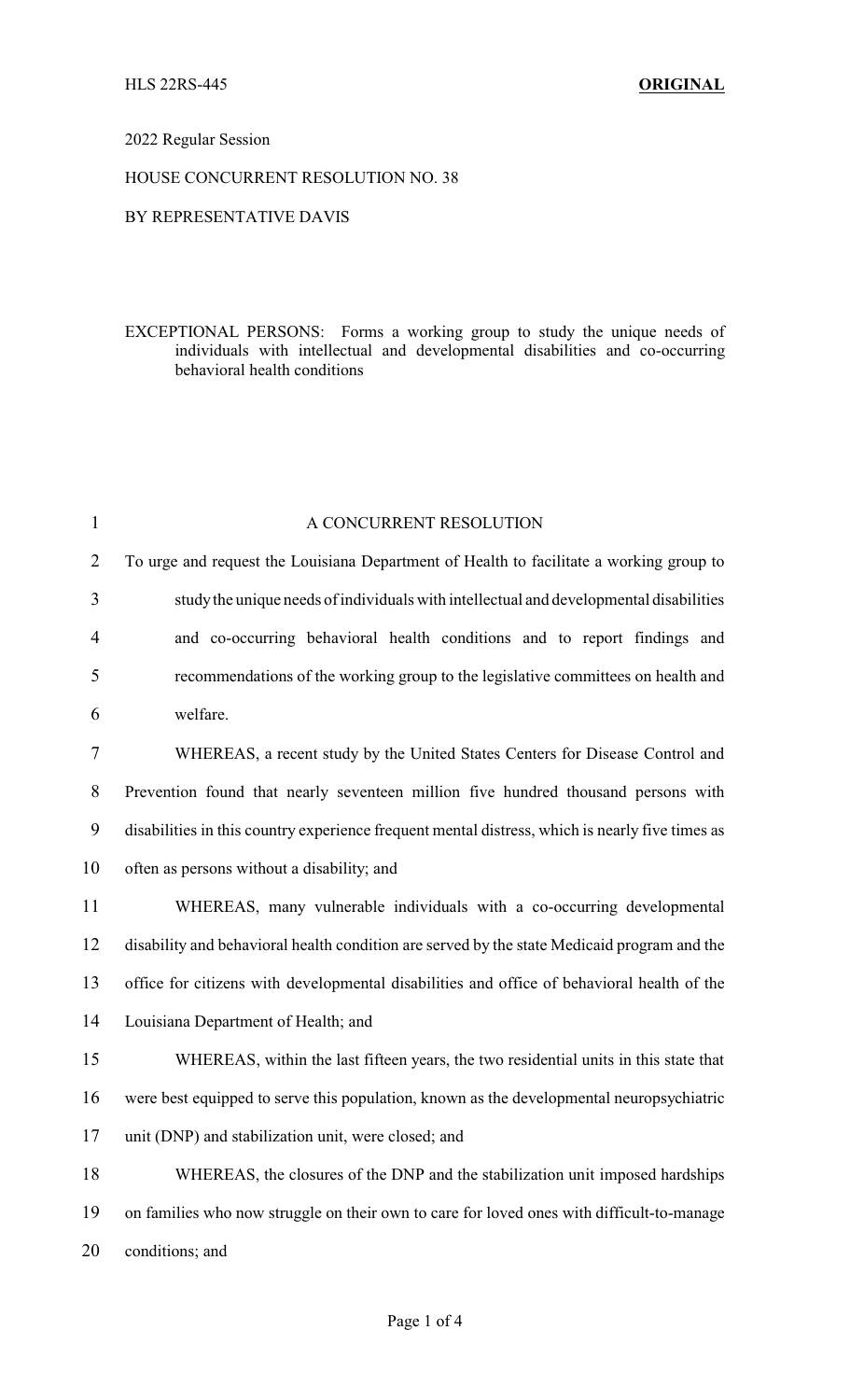# **HLS 22RS-445**

| $\mathbf{1}$   | WHEREAS, these closures have negatively impacted the state's disability services                |
|----------------|-------------------------------------------------------------------------------------------------|
| $\overline{2}$ | system and other health systems because individuals now reach crisis levels before receiving    |
| 3              | treatment, which results in this state sometimes paying to send Medicaid enrollees out of       |
| $\overline{4}$ | state to receive needed care or admitting individuals into the state-run Pinecrest Supports and |
| 5              | Services Center, where care for an institutionalized client costs over two hundred thousand     |
| 6              | dollars per year; and                                                                           |
| 7              | WHEREAS, individuals with intellectual and developmental disabilities and                       |
| $8\,$          | co-occurring behavioral health conditions and the families of such persons need access          |
| 9              | across the continuum of care and benefit significantly from the following:                      |
| 10             | Access to community-based mental health treatment, including intensive,<br>(1)                  |
| 11             | evidence-based options.                                                                         |
| 12             | (2) Crisis services including therapeutic respite.                                              |
| 13             | (3) Residential or inpatient treatment when indicated; and                                      |
| 14             | WHEREAS, due to the abundance of specialized expertise among staff in the office                |
| 15             | for citizens with developmental disabilities and office of behavioral health of the Louisiana   |
| 16             | Department of Health, this department is uniquely qualified to facilitate an effort to study    |
| 17             | means by which to improve services for individuals with intellectual and developmental          |
| 18             | disabilities and co-occurring behavioral health conditions.                                     |
| 19             | THEREFORE, BE IT RESOLVED that the Legislature of Louisiana does hereby                         |
| 20             | urge and request the Louisiana Department of Health to facilitate a working group to study      |
| 21             | the unique needs of individuals with intellectual and developmental disabilities and            |
| 22             | co-occurring behavioral health conditions and to develop a report of the group's findings and   |
| 23             | recommendations.                                                                                |
| 24             | BE IT FURTHER RESOLVED that the working group shall be composed of the                          |
| 25             | following members:                                                                              |
| 26             | (1) The executive director of The Arc of Louisiana or his designee.                             |
| 27             | Three parents of minor or adult children with disabilities appointed by the<br>(2)              |
| 28             | executive director of The Arc of Louisiana.                                                     |
| 29             | (3) A deputy assistant secretary with the office for citizens with developmental                |
| 30             | disabilities appointed by the assistant secretary of the office.                                |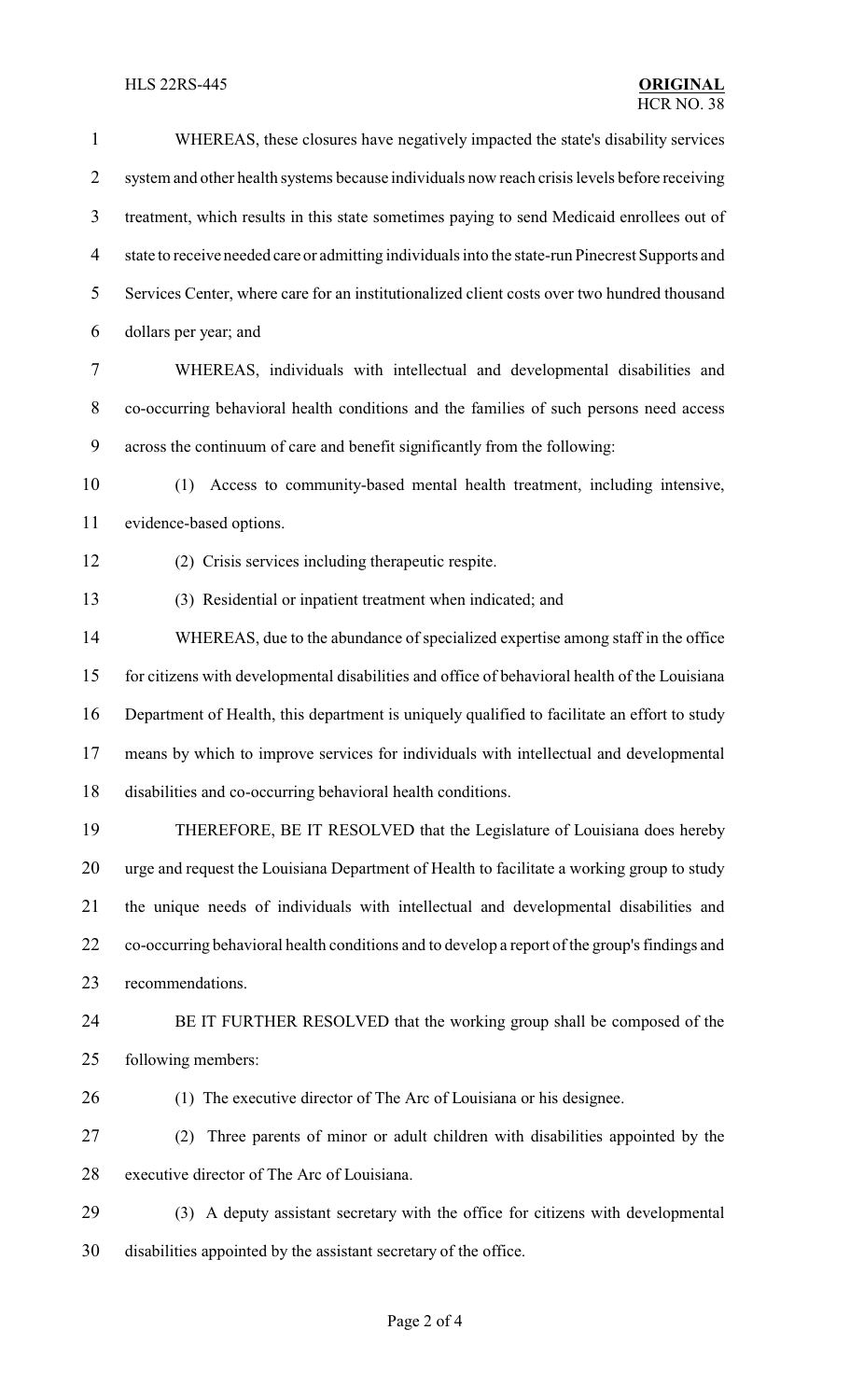HLS 22RS-445 **ORIGINAL** (4) The clinical director of the office for citizens with developmental disabilities or his designee. (5) The medical director of the office of behavioral health or his designee. (6) The chief executive officer of Magellan of Louisiana or his designee. (7) Two representatives of Medicaid managed care organizations appointed by the Medicaid director of the Louisiana Department of Health. (8) Three professionals with expertise in serving individuals with intellectual and developmental disabilities and co-occurring behavioral health conditions appointed by the secretary of the Louisiana Department of Health. (9) A person who previously worked as a professional staff member at the developmental neuropsychiatric unit or stabilization unit appointed by the assistant secretary of the office for citizens with developmental disabilities. (10) The executive director of the Governor's Office of Disability Affairs or his designee. (11) The chief executive officer of Louisiana United Methodist Children and Family Services or his designee. (12) The executive director of People First of Louisiana or his designee. 18 BE IT FURTHER RESOLVED that the Louisiana Department of Health shall convene the first meeting of the working group no later than August 31, 2022. BE IT FURTHER RESOLVED that in its deliberations, the working group shall consider all of the following: (1) Potential sources of funding to reopen a developmental neuropsychiatric unit, a stabilization unit, or both types of units, as well as suitable locations for the unit or units. (2) Psychiatric residential treatment facilities as options for serving the target population. (3) Options for implementing community-based behavioral health services for the target population within existing systems and funding of such services through existing programs. 29 (4) Approaches for engaging all of Louisiana's Medicaid managed care organizations in delivering services for the target population.